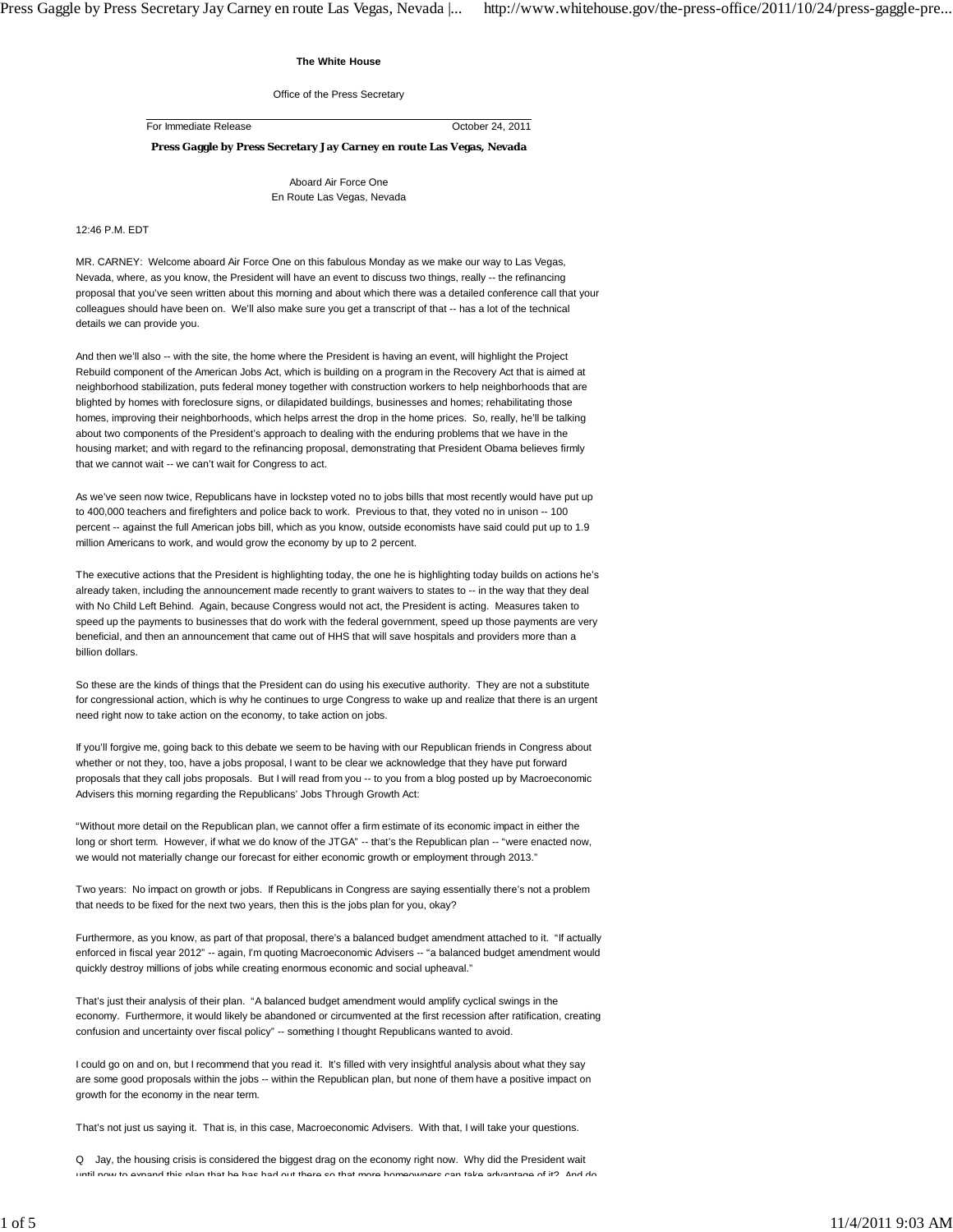until now to expand this plan that he has had out there so that more homeowners can take advantage of it? And do you have an estimate on how many homeowners would actually be able to take advantage of this?

MR. CARNEY: I don't have an estimate for you. We know that the program would benefit homeowners whose homes are underwater by knocking down barriers to refinancing. If you're a responsible homeowner who makes his payment but faces a situation that is all too common in Las Vegas and in the state of Nevada where your home is more than 125 percent underwater, where the cost of your loan is more than 125 percent the new value of your home, you cannot get refinancing even if you're a totally responsible mortgage payer.

So this will knock down that barrier, will eliminate the cap, and enable people who are paying 6 or 7 percent on their mortgage to refinance at today's very low rates.

Look, the President has taken a series of measures since he took office to deal with this unbelievably difficult problem. Those measures have -- the HAMP program, for example, has helped over a million homeowners. Some of the other measures I talked about through the Recovery Act, the Neighborhood Stabilization Act, have been helpful. He will continue to do things, like he did earlier this year or a few months ago, giving a forbearance for unemployed homeowners on their mortgages, and then today with the financing proposal to tackle this problem. There is no silver bullet. It is a big, big program that requires consistent action, both through executive action and through congressional action. If Congress would act, we could get Project Rebuild funded and helping homeowners right away.

Q What you need is fundamental change, though, in the federal housing programs. The administration really hasn't offered anything to Congress for Congress to deal with. Why not?

MR. CARNEY: Well, again, the President has put forward a series of proposals. I think that it is simple to say that there is some sweeping fundamental program out there that if somehow we would just do it, it would take care of all the problems. The fact is, this administration and this President have been taking action to address the housing situation consistently since they came into office January of 2009 and they'll continue to do it. Unfortunately there is no silver bullet, there is no simple fundamental restructuring that will wipe away the damage done by the bursting of the housing bubble. But there are measures that we can take that can help homeowners, that can lessen the impact of this crisis and put us back on a path that will help the economy grow, which ultimately will obviously help the housing market.

Q Can you talk a little bit about the student loan announcement on Wednesday? And then also, an estimate I saw was that this would help -- the announcement today would help 1.7 million homeowners, but there are 11 million that are underwater, so I guess this gets back to Jim's question, but is it enough?

MR. CARNEY: I don't have a figure that I'm attaching that I'm putting forward as this administration's projected number on how many people might be helped. I mean, outside analysts may do that. The point is, is that if it's -you're saying that whatever it is, it will be short of the total need. Well, I don't think we're going to contest that. Does that mean we shouldn't do it? Absolutely not, because however many homeowners are helped by this will be very grateful indeed for the assistance that allows them to refinance at today's low rates, saving hundreds of dollars a month, sometimes thousands of dollars a year, that obviously will help them -- put that money in their pocket, which in turn goes back into the economy in most cases. So this is a virtuous circle, if you will -- or cycle, rather.

So, again, I'm not going to attach a number to it. I don't have anything more for you on the -- what the President will be announcing on Wednesday beyond what's written about today. I can try to get more for you.

Q This use of executive order, does that signal a trend? Will we be seeing more of that on economic policies in the coming weeks?

MR. CARNEY: You'll be seeing more of it, yes you will. This President will take every action that he can that's within his power to take to try to grow the economy and create jobs. It is not a substitute for the action that Congress absolutely must and should take, which is -- it is simply a part of doing everything you can: Focusing on what is the number-one issue for most Americans, which is an economy that's not growing fast enough, an economy that's not creating enough jobs.

What is puzzling to us is the absence of proposals in Congress that would have an immediate near-term impact on economic growth and employment. And I just want to be clear, because there have been complaints from some Republicans who say that we haven't acknowledged that they've put forward proposals. Yes, they've put forward proposals, but not just by our observations, by the observation of independent outside economists, those proposals at best would have no positive impact on economic growth or job creation in the near term, as I just read you.

By near term, I mean the next two years, and at worst, would actually cost millions of jobs. So that's not us saying it; it's just a fact. There can be good ideas in their proposals, and those ideas like tax reform we should be discussing and coming to an agreement on and putting into place for the long-term economic benefit of the country. But we have an immediate need now, and right now the President has put forward a plan that has -- addresses that immediate need. It's paid for and the Republicans have not -- and instead they're just voting against it in lockstep.

Q Why use executive order, and what other areas might the future ones cover?

MR. CARNEY: Why use it? Because we have to do everything we can. And this President has the authority to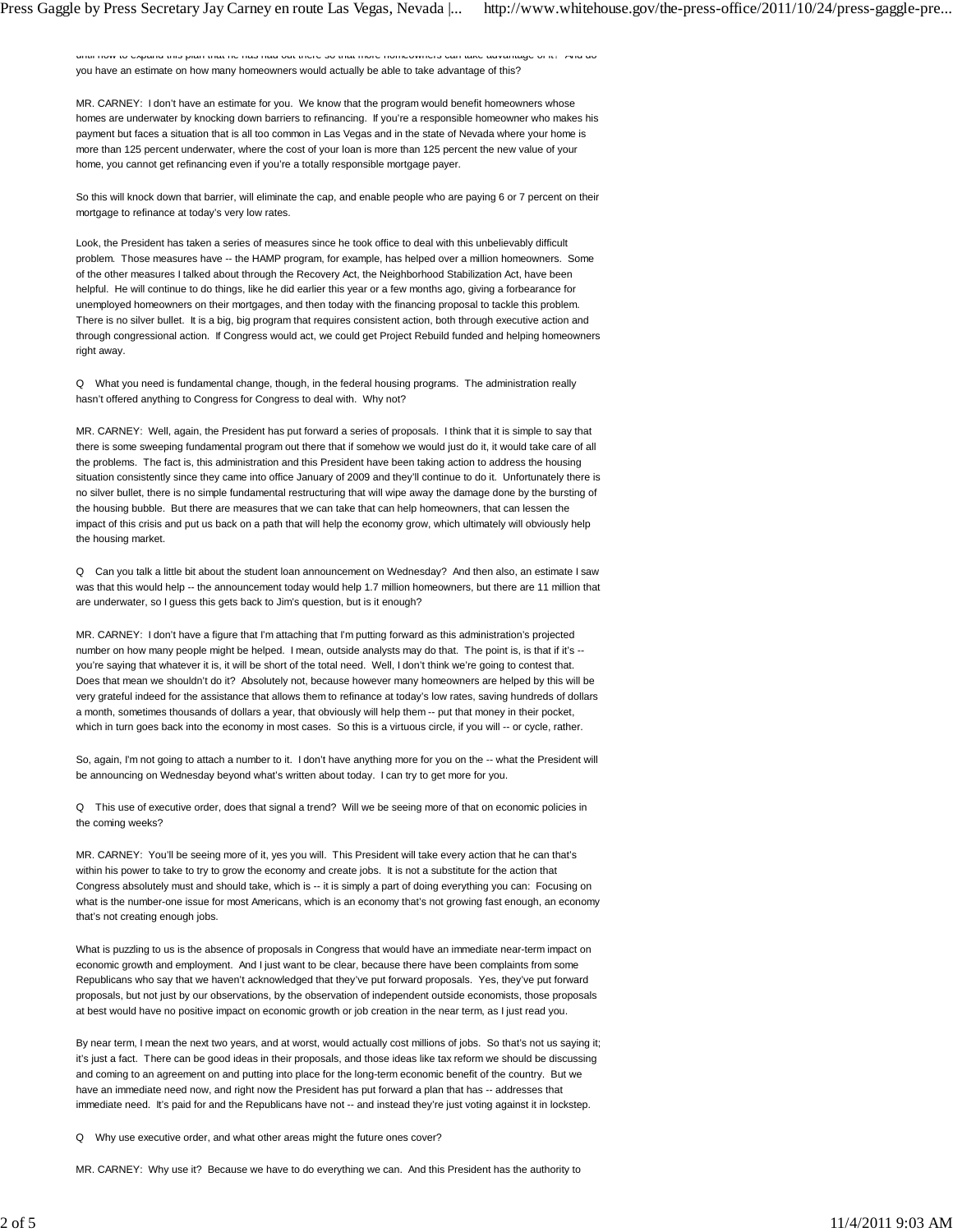take actions like this, and the ones he's taken on No Child Left Behind, on payments to businesses doing work with the federal government. And he'll continue to look at ways that can use his authority, his executive authority, to positively affect economic growth and job creation --

Q Is Wednesday student loans?

MR. CARNEY: -- as well as the impact -- whether students are grappling with burdensome financial loans or homeowners are grappling with mortgages that are underwater. So it's the economy writ large that we're talking about.

Q So that announcement Wednesday is an executive order on student loans? I mean, is there --

MR. CARNEY: Let me see what else I can get for you on that. I'm not sure how much I have for you on that today.

Q Jay, is the President giving up on his exhortation to Congress that they should pass this bill?

MR. CARNEY: Have you, Peter -- were you here for the last 10 minutes? It is not a substitute for congressional action. Congress must -- sorry, I didn't mean -- but Congress must pass the individual components of the jobs act.

As you know, the Senate has announced that it will be taking up the infrastructure portion of the jobs bill when it comes back. That's \$50 billion fast-tracked down payment money on our infrastructure needs, plus a \$10 billion national infrastructure bank. Pass it now. Republicans used to like doing this stuff. It's paid for -- paid for in a way that is overwhelmingly supported by the vast majority of the American people. And those same Americans have to be wondering why Congress won't pass things that have broad bipartisan support out in the country, that have been evaluated and estimated to create up to 1.9 million jobs and 2 percent economic growth, and are paid for in a way that most Americans think is eminently fair.

Q Let me try phrasing the question a different way.

MR. CARNEY: You will continue to hear him call on Congress to pass the American Jobs Act.

- Q Well, let me try one more way.
- MR. CARNEY: Okay.

Q Is there a reason -- given the way Congress has voted up to this point, is there reason to believe that they might have some -- there might be some kind of sea change in the way they vote in the future?

MR. CARNEY: Every time Republicans go home -- which they're doing now, the Senate Republicans -- it is entirely possible, if they break out of their bubbles and actually engage with their constituents, that they will learn that the number-one priority in their states is the economy; it's jobs. I don't know a state where that's not the case. And that hopefully that will have an impact on how they behave when they come back, and the issues that they think are significant.

But we certainly intend -- working with Senate Majority Leader Harry Reid -- we certainly intend to give Senate Republicans every opportunity to vote on all the provisions of the jobs act, to demonstrate their commitment to growing the economy and creating jobs.

Can I just go back on the housing stuff? One thing that we -- when I was asked, I guess by Kate, about whether or not this will solve all the need out there, all the -- will be able to assist all the homeowners out there who have underwater mortgages -- and the answer is no, but it would assist many, many, many American families who face this situation and could use the assistance. What we firmly do not believe is that the answer is not to simply let the housing market bottom out and let investors come in and fix the problem. That's not a solution. That's a solution that basically says to middle-class Americans who have been responsibly paying their mortgage and who, through no fault of their own, have seen their economic situation get quite desperate because of the prices in the housing market that you're on your own -- tough luck, I'm not going to help you. That's not this President's approach.

Q That's a specific response to what Romney was proposing?

MR. CARNEY: I have heard that Governor Romney said something like that, yes.

- Q Jay, on -- go ahead.
- Q Oh, I've got something to talk about on Iraq. So do you want to stay on subject?

Q I had a question on Ambassador Ford. He's being recalled because of the threats against him. Is the administration doing anything retaliatory to Syria or putting more security in Syria? Sending their ambassador home? What steps are you guys taking other than bringing him home?

MR. CARNEY: I don't have any more detail for you on that. I would refer you to the State Department. Ambassador F d'an de te i de te i dibliothèque de la territorie de la territorie de la territorie de la territorie de la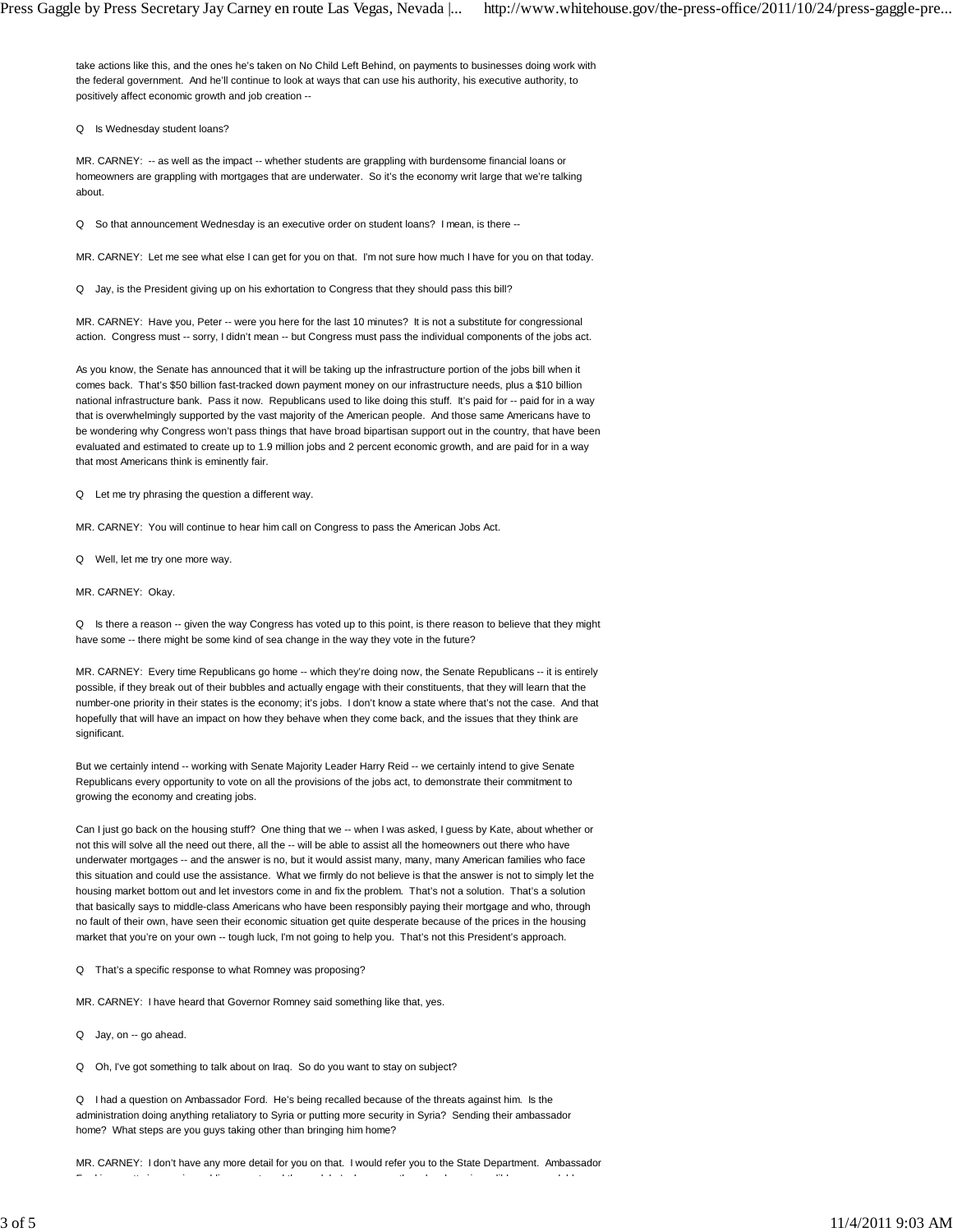Ford is a pretty impressive public servant, and the work he's done over there has been incredibly commendable. But in terms of the circumstances of bringing him home, I refer you to the State Department.

Q So, Jay, on Iraq. I mean, you're probably aware of this -- over the weekend, GOP candidates were talking about how the President's decision to withdraw all troops from Afghanistan by the end of the year is -- was based on political motivations and just sort of sheer ineptitude. First of all, what's your comment on that? And then also, is the President confident that Iran is not going to become a larger influence on Iraq once troops are out?

MR. CARNEY: On the first point, I just want to make clear that you're referring to the President's announcement on Friday to keep his commitment to withdraw all U.S. forces by the end of the year -- a commitment signed into -- an agreement signed by the Iraqi government and the Bush administration.

So in response to the criticism, I just have to ask, you know, what country are they living in? What planet are they living on? Because, again, this President has -- from the very beginning when he ran for office, he made clear what he wanted to do in Iraq, which was end this war responsibly in a way that was in the best interests of the United States. He made clear from the beginning that he would keep the commitment made by the Bush administration with the sovereign Iraqi government to withdraw all U.S. forces by the end of 2011. In the interim he has kept commitments to withdraw all U.S. forces from the cities in the summer of 2009.

Same critics, same kinds of critics said, oh, there will be an eruption of violence in Iraq if you do that; everything will go terrible. Didn't happen; security improved. Then he kept his commitment to end our combat operations, withdraw all forces to bases and draw down to 50,000 last summer. He did that. Again, the chorus of critics, similar critics, said, oh that will be terrible, it will result in a worsening situation for security. And in fact the Iraqis -- as we said they would -- stepped up and the security situation continued to improve.

That has been the case all along. This has been a very thought-out policy, and a very deliberate commitment kept by this President. And I don't -- I guess what I'm curious to learn from the -- from those critics that you cited is, what are they suggesting? U.S. troops without end in Iraq? Are they suggesting that we violate an agreement that's signed by the Bush administration with the sovereign government of Iraq? That we keep troops there without the consent and agreement of the Iraqi government?

I'm not sure what they're talking about. I'm not sure they actually spent a lot of time thinking about it. That's my own opinion.

On the other issue, we are confident of two things: one, that throughout this process the Iraqi people and Iraqi politicians have chosen politics as a mean to resolve their differences, and they have demonstrated a commitment to Iraq and an Iraqi nationalism that very much rejects the idea of undue and unwelcome Iranian influence in their national affairs.

The fact of the matter is that Iran, despite many efforts to control outcomes in Iraq, has failed again and again. And we will continue to work with Iraq in -- as we build this post-2011 partnership with them to ensure that their sovereignty continues to strengthen.

So we have a lot of means. We have our views on Iran and Iranian behavior and we obviously have a lot of means to address that issue. We remain very confident that Iraq has the capacity to maintain its own security. They've been in the security lead now for quite a long time and have done it effectively. And they will continue to do that.

Q Jay, the European leaders had a meeting on Sunday where they made some progress against the European debt crisis and they're putting off a few decisions until Wednesday.

What's the reaction to what was agreed yesterday, and does the President have any plans to make any further calls to European leaders?

MR. CARNEY: The President spoke in a conference call last Thursday with leaders of France, Germany and Britain, as you know. And I don't have any updates on phone calls.

But our view remains the same, that Europe needs to take conclusive action to deal with these challenges. We believe they have the financial capacity to do so, and they need to act with the kind of political will that's necessary to get it done. We continue to work with them. Secretary Geithner continues to work with them as we -- in these days leading up to the G20. And we expect that they will take the kind of action that's necessary.

Q Do you have any reaction to Karzai saying that Afghanistan would side with Pakistan in a war with the U.S.? He apparently said that in a radio interview.

MR. CARNEY: I mean, I don't have any reaction beyond that our relationship with Pakistan, as you know, is complicated but important. Our cooperation with Pakistan continues and is vital to our efforts to combat al Qaeda. And, I mean, that's a hypothetical that doesn't have a lot of bearing on current reality.

Q If we could go back to Peter's question about the jobs bill. Okay, I'll ask about your tie then. (Laughter.)

MR. CARNEY: Nice.